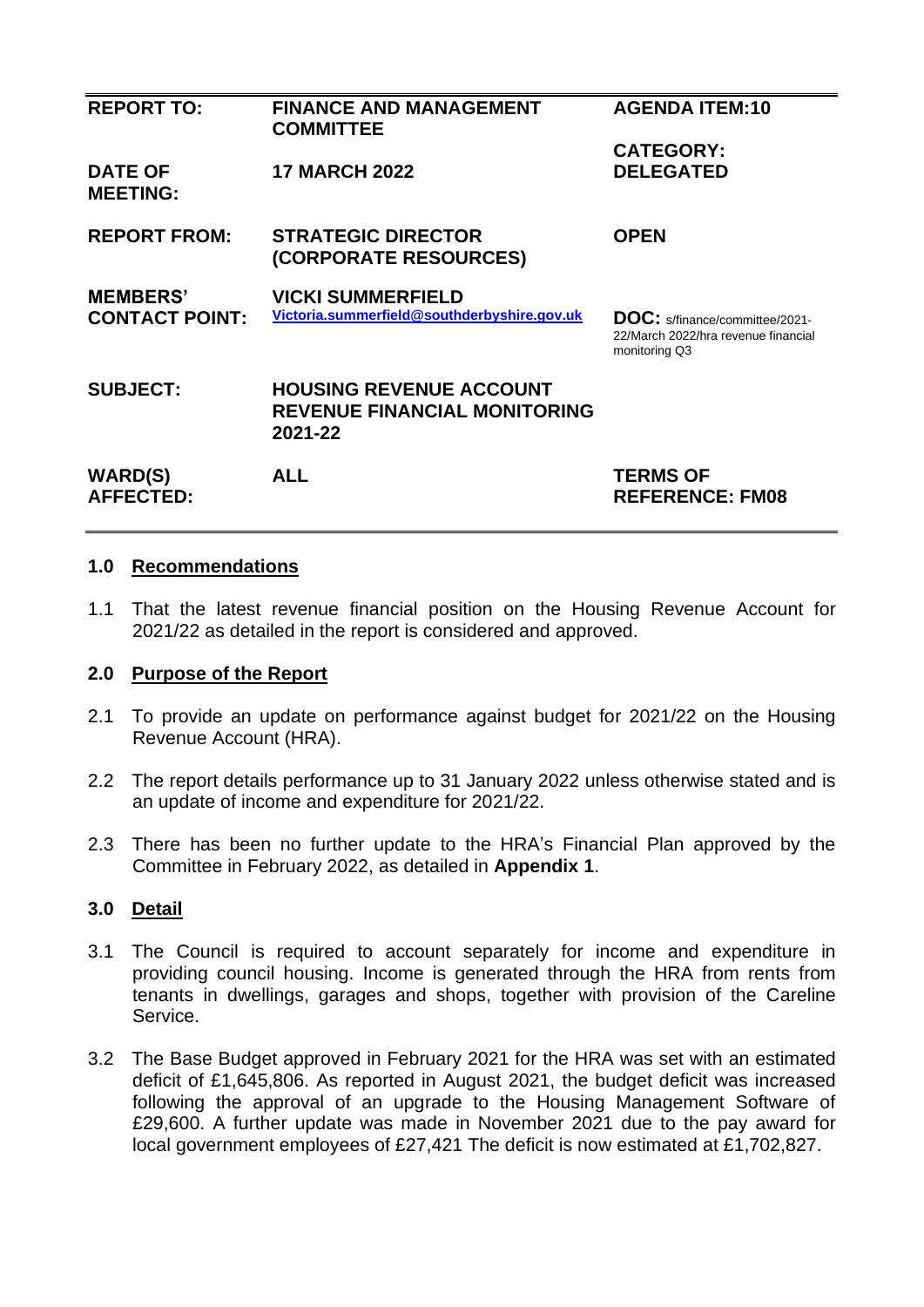#### **Latest Position**

- 3.3 The Quarter 2 position was reported to the Committee in November 2021. This highlighted that the HRA was projected to be on Budget overall for 2021/22.
- 3.4 There were, however, some larger variances within the overall position, with savings on vacant posts being offset by agency staff, together with a reduction in rent due to high void levels, being offset by savings in interest payments on HRA debt.
- 3.5 The position as at January 2022 is shown in the following table.

|                                 |                  | <b>ANNUAL</b> | <b>RESERVES</b> |           |                   |  |  |
|---------------------------------|------------------|---------------|-----------------|-----------|-------------------|--|--|
|                                 | <b>Full Year</b> | Projected     | Projected       |           | <b>Net effect</b> |  |  |
|                                 | <b>Budget</b>    | <b>Actual</b> | Variance        | Earmarked | on HRA            |  |  |
|                                 |                  | f             | £               | f         | £                 |  |  |
| Rent and Rechargeable Repairs   | $-12,484,167$    | $-12,322,233$ | $-161,934$      | 0         | $-161,934$        |  |  |
| <b>Repairs and Maintenance</b>  | 3,478,745        | 4,177,455     | $-698,710$      | 0         | $-698,710$        |  |  |
| <b>Managing Tenancies</b>       | 1,802,926        | 1,914,147     | $-111,221$      | $-18,828$ | $-92,393$         |  |  |
| <b>Supported Housing</b>        | 663,447          | 404,356       | 249,184         | 0         | 249,184           |  |  |
| Interest Payable and Receivable | 1,737,855        | 1,299,398     | 438,457         | 0         | 438,457           |  |  |
| Capital and Debt Repayment      | 6,277,000        | 6,277,000     | 0               | 0         | 0                 |  |  |
| <b>Bad Debt Provision</b>       | 125,000          | 125,000       | $\Omega$        | 0         | 0                 |  |  |
| <b>Contingent Sums</b>          | 102,021          | 102,021       | 0               | $\Omega$  | 0                 |  |  |
|                                 | 1,702,827        | 1,977,145     | $-284,224$      | $-18,828$ | $-265.396$        |  |  |

**HRA SUMMARY BY AREA - BUDGET MONITORING JANUARY 2022**

- 3.6 The above table shows that the HRA is currently projected to be adverse compared to budget by approximately £265k in 2021/22. This is due mainly to a projected overspend on Housing Repairs of £300k, together with a further reduction in rental income of £100k. This has partly been offset by a further reduction in interest charges of approximately of £135k.
- 3.7 The main reasons for the variances are summarised in the following table.

**HRA VARIANCE TO BUDGET JANUARY 2022**

|                                            | £'000  |
|--------------------------------------------|--------|
| Salary savings (vacancies, maternity etc.) | 398    |
| Interest Income and Expenditure            | 282    |
| <b>Additional Careline Income</b>          | 74     |
| Compensation                               | 20     |
| Cleaning                                   | 17     |
| Disrepair Claims                           | -30    |
| Reduced Rent due to Void Dwellings         | $-249$ |
| <b>Agency and Consultancy Staff</b>        | -437   |
| Repairs                                    | -337   |
| Other Variances (net)                      | $-3$   |
| TOTAL - OVERALL PROJECTED VARIANCE         | 265    |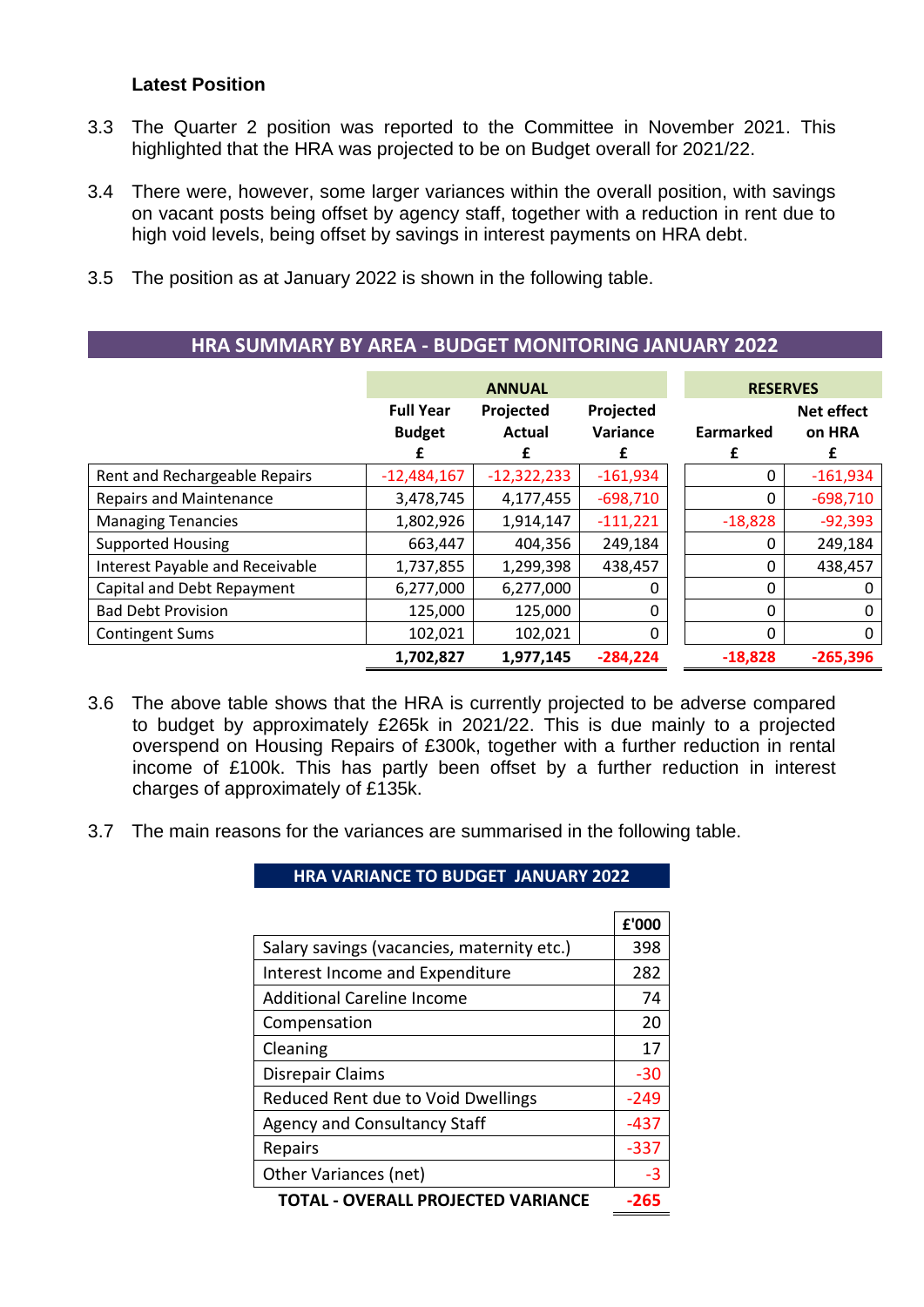- 3.8 Expected salary savings in year relate to vacancies but are more than offset by agency and consultancy to maintain services in the interim whilst recruitment takes place.
- 3.9 The reduction in interest charges is due to the interest rate on variable rate debt (£10 million) being around 0.25% compared to a Budget based on 3.5%. As previously reported, this debt will be paid at the end of March 2022, so although interest payments will be lower in the future, savings of this magnitude will not be seen after 2021/22.
- 3.10 As previously reported, successful disrepair claims have been made against the Council which were not covered by the Council's insurance policy. These claims are usually made in defence of rent arrears action by the landlord and have risen in recent years.
- 3.11 They are generally due to long standing repairs and maintenance issues including damp proofing works that may not have been undertaken in a reasonable timeframe. The claims now appear to be reducing and are not expected to be in excess of £30k. The majority of the payments are made up of the claimant's solicitor costs.

#### **Housing Repairs**

3.12 During the last quarter, it has emerged that there is likely to be a significant overspend of approximately £300,000. This is due to an increase in responsive repairs and in particular, additional works required to bring void properties back to acceptable standards for reletting.

#### **Rental Income**

- 3.13 Consequently, this has had an impact on income, which is lower in year due mainly to rent loss on void properties. The turnaround time of void properties has been improving from over 200 days (on average) at one stage in 2020/21, to a current performance of 160 days. The performance on voids has been reported to Housing and Community Services Committee and was considered recently on 10 March 2022.
- 3.14 A budget of £215k for void losses and £21k for Right to Buy (RTB) losses is included as a reduction in the expected rental income each year. The expected loss from voids is now forecast to be approximately £450k.
- 3.15 As at 31 January 2022, the number of RTBs was 18 compared to a Budget of 20 for 2021/22. At this stage, it is not anticipated that RTBs will have any further impact on rental income.
- 3.16 The Council also has a number of "passive" properties that are taken out of the rent roll for varying reasons. Where there is the ability to let properties as they are at decent standard, they are being let to Housing Register applicants as promptly as possible to help mitigate the overall losses.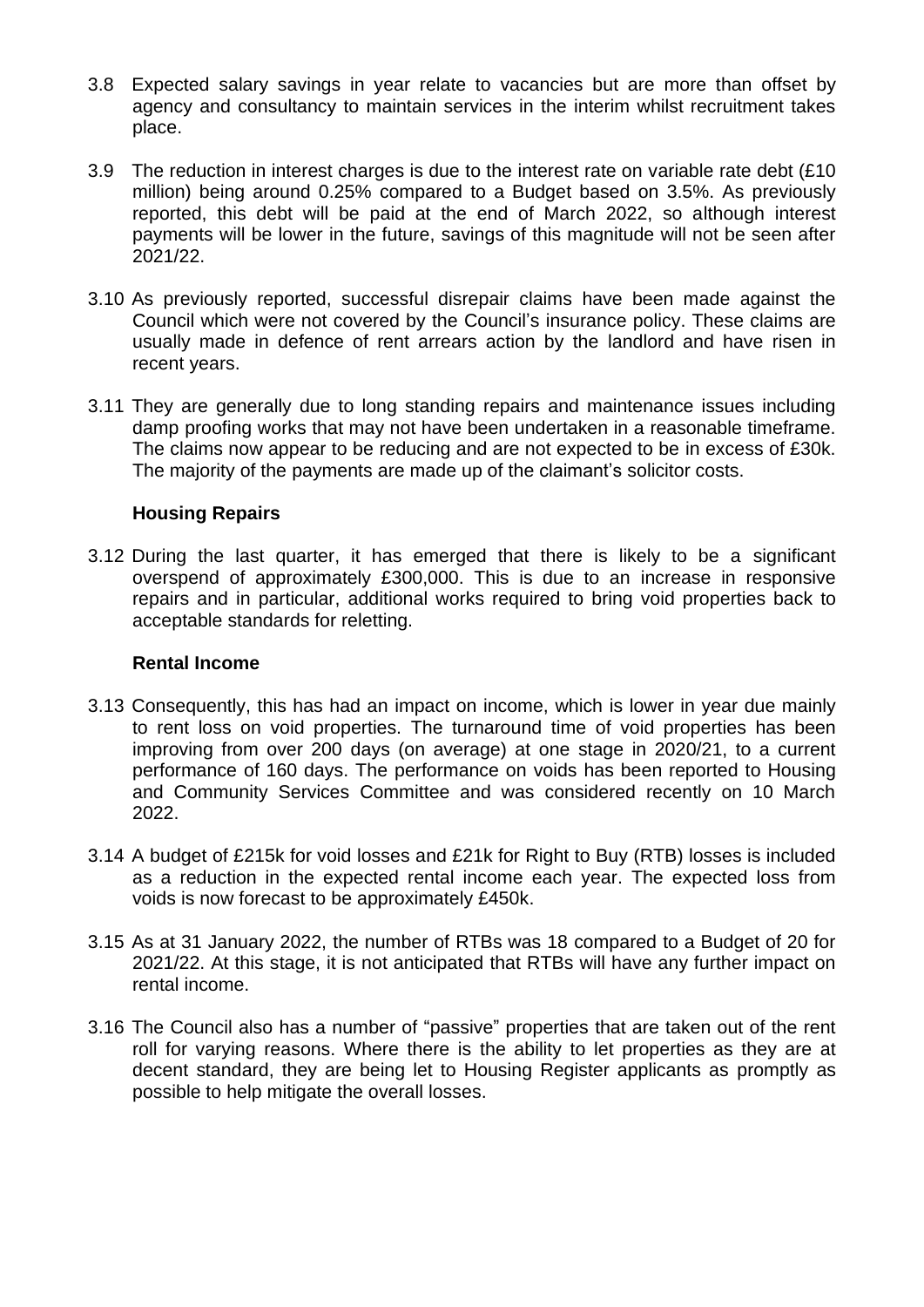#### **Risk Areas**

#### **Vacancies**

- 3.17 As with the General Fund, there are a number of vacant posts within the HRA that pose a risk to the financial position due to the added cost of agency and support.
- 3.18 The general employment market currently is leading to a shortage of available candidates in certain areas, and this is being kept under review.

#### **Careline**

- 3.19 As previously reported, Derbyshire County Council have informed the Council that there will no longer be any funding available for the service managed by the Council after March 2023. The reduction in funding of £130,000 per year, has been reflected in the HRA's Financial Plan approved by the Committee in February 2022.
- 3.20 A working group including all districts and the County Council, has been set up to review options for future service delivery. Progress is being reported to the Housing and Community Services Committee and an initial report was considered on 110 March 2022.
- 3.21 Another potential risk to the HRA for the Careline service is the transfer of the system to digital from analogue. Costs will be considered as part of the overall review of future Careline provision.

#### **4.0 Financial Implications**

- 4.1 As detailed in the report.
- **5.0 Corporate Implications**

#### **Employment Implications**

5.1 None.

#### **Legal Implications**

5.2 None.

#### **Corporate Plan Implications**

5.3 There are no specific targets within the Corporate Plan but ensuring sustainability of the Council's financial position enables HRA Services to deliver targets included with the Plan.

#### **Risk Impact**

5.4 Budget risks are detailed in the Report.

#### **6.0 Community Impact**

**Consultation**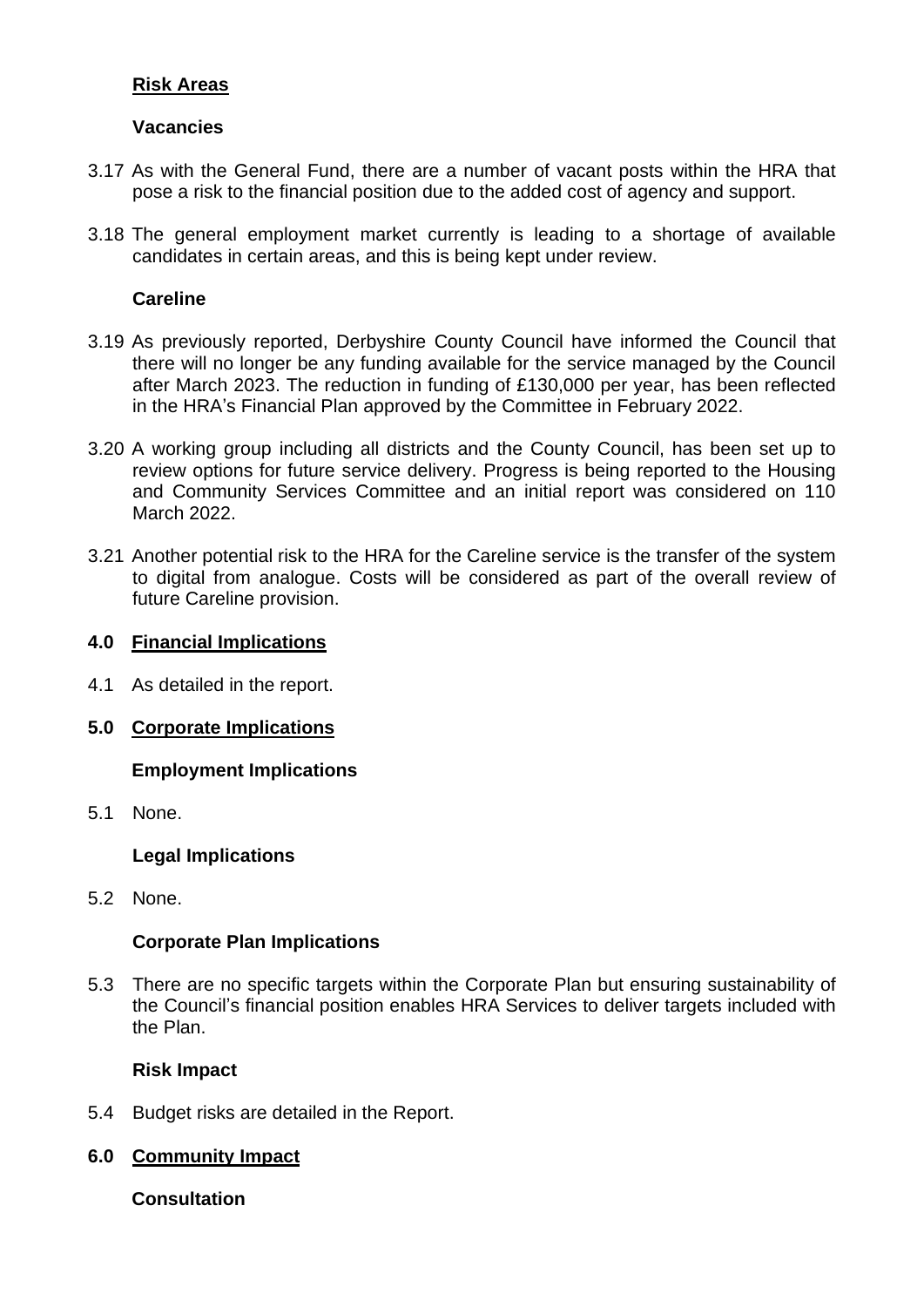6.1 None.

# **Equality and Diversity Impact**

6.2 None.

**Social Value Impact**

6.3 None.

## **Environmental Sustainability**

- 6.4 None.
- **7.0 Background Papers**
- 7.1 None.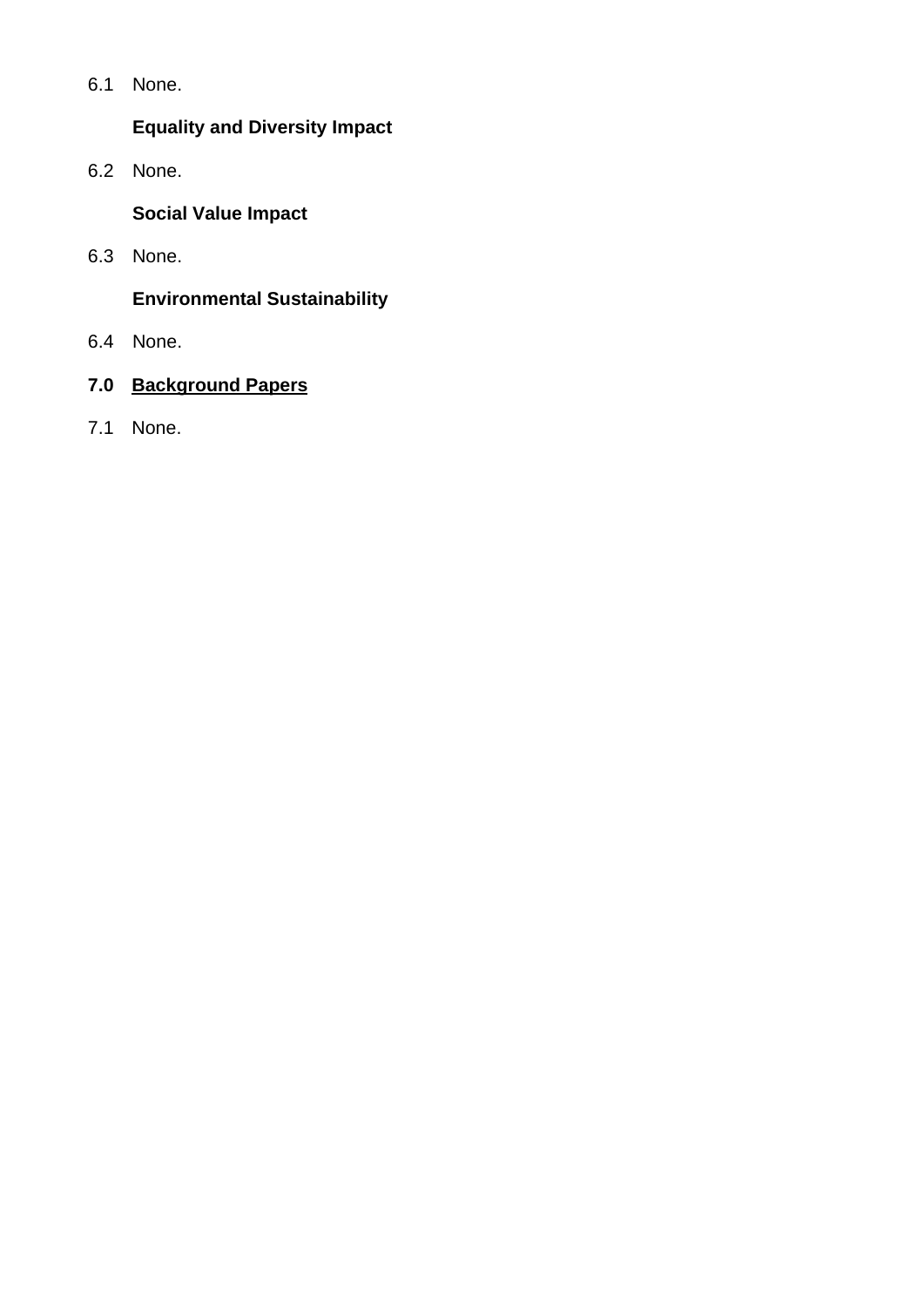**APPENDIX 1**

#### **HOUSING REVENUE ACCOUNT FINANCIAL PROJECTION - JANUARY 2022**

|                                          | 2021.22                            | 2022.23                            | 2023.24                  | 2024.25                  | 2025.26                  | 2026.27                  | 2027.28                  | 2028.29           | 2029.30                  | 2030.31                  | 2031.32           |
|------------------------------------------|------------------------------------|------------------------------------|--------------------------|--------------------------|--------------------------|--------------------------|--------------------------|-------------------|--------------------------|--------------------------|-------------------|
|                                          | Approved<br><b>Budget</b><br>£'000 | Approved<br><b>Budget</b><br>£'000 | <b>Forecast</b><br>£'000 | <b>Forecast</b><br>£'000 | <b>Forecast</b><br>£'000 | <b>Forecast</b><br>£'000 | <b>Forecast</b><br>£'000 | Forecast<br>£'000 | <b>Forecast</b><br>£'000 | <b>Forecast</b><br>£'000 | Forecast<br>£'000 |
| <b>INCOME</b>                            |                                    |                                    |                          |                          |                          |                          |                          |                   |                          |                          |                   |
| Rental Income                            | $-12,385$                          | $-12,893$                          | $-13,124$                | $-13,433$                | $-13,749$                | $-14,073$                | $-14,403$                | $-14,740$         | $-15,085$                | $-15,437$                | $-15,797$         |
| Non-Dwelling Income                      | $-127$                             | $-124$                             | $-127$                   | $-130$                   | $-133$                   | $-137$                   | $-140$                   | $-144$            | $-148$                   | $-151$                   | $-155$            |
| <b>Supporting People Grant</b>           | $-130$                             | $-130$                             | 0                        | $\Omega$                 | $\Omega$                 | 0                        | $\Omega$                 | $\Omega$          | $\Omega$                 | 0                        | $\mathbf 0$       |
| Other Income                             | $-177$                             | $-177$                             | $-177$                   | $-177$                   | $-177$                   | $-177$                   | $-177$                   | $-177$            | $-177$                   | $-177$                   | $-177$            |
| <b>Total Income</b>                      | $-12,819$                          | $-13,324$                          | $-13,428$                | $-13,740$                | $-14,059$                | $-14,387$                | $-14,720$                | $-15,061$         | $-15,410$                | $-15,765$                | $-16,129$         |
| <b>EXPENDITURE</b>                       |                                    |                                    |                          |                          |                          |                          |                          |                   |                          |                          |                   |
| <b>General Management</b>                | 1,848                              | 2,053                              | 2,098                    | 2,145                    | 2,192                    | 2,241                    | 2,291                    | 2,342             | 2,394                    | 2,447                    | 2,502             |
| <b>Supporting People</b>                 | 951                                | 900                                | 925                      | 950                      | 976                      | 1,004                    | 1,032                    | 1,062             | 1,094                    | 1,126                    | 1,161             |
| Responsive                               | 1,406                              | 1,674                              | 1,714                    | 1,755                    | 1,797                    | 1,840                    | 1,884                    | 1,928             | 1,974                    | 2,021                    | 2,070             |
| <b>Planned Maintenance</b>               | 1,975                              | 1,785                              | 1,828                    | 1,873                    | 1.918                    | 1,965                    | 2,013                    | 2,062             | 2,113                    | 2,164                    | 2,217             |
| <b>Bad Debt Provision</b>                | 125                                | 125                                | 131                      | 134                      | 137                      | 140                      | 144                      | 147               | 150                      | 154                      | 158               |
| Interest Payable & Receivable            | 1,738                              | 1,456                              | 1,456                    | 1,186                    | 1,186                    | 1,186                    | 885                      | 886               | 886                      | 886                      | 886               |
| Depreciation                             | 4,127                              | 4,213                              | 4,504                    | 4,481                    | 4,458                    | 4,435                    | 4,413                    | 4,390             | 4,368                    | 4,345                    | 4,323             |
| <b>Net Operating Income</b>              | $-649$                             | $-1,118$                           | $-772$                   | $-1,216$                 | $-1,395$                 | $-1,576$                 | $-2,058$                 | $-2,244$          | $-2,431$                 | $-2,622$                 | $-2,812$          |
| <b>Known variations:</b>                 |                                    |                                    |                          |                          |                          |                          |                          |                   |                          |                          |                   |
| Reversal of Depreciation                 | $-4,127$                           | $-4,213$                           | $-4,504$                 | $-4,481$                 | $-4,458$                 | $-4,435$                 | $-4,413$                 | $-4,390$          | $-4,368$                 | $-4,345$                 | $-4,323$          |
| Capital Expenditure                      | 1,683                              | 1,620                              | 1,433                    | 1,877                    | 1,916                    | 1,847                    | 2,182                    | 2,261             | 2,489                    | 2,403                    | 1,805             |
| <b>Disabled Adaptations</b>              | 300                                | 300                                | 300                      | 300                      | 300                      | 300                      | 300                      | 300               | 300                      | 300                      | 300               |
| Asbestos and Health & Safety Surveys     | 100                                | 100                                | 100                      | 100                      | 100                      | 100                      | 100                      | 100               | 100                      | 100                      | 100               |
| Debt Repayment - Balance of Depreciation | 1,444                              | 1,593                              | 2,221                    | 1,704                    | 1,642                    | 2,038                    | 1,281                    | 1,179             | 979                      | 1,042                    | 1,618             |
| <b>Major Repairs Reserve</b>             | 600                                | 600                                | 550                      | 600                      | 600                      | 250                      | 650                      | 650               | 600                      | 600                      | 600               |
| Asset Replacement Earmarked Reserve      | 45                                 | 45                                 | 45                       | 45                       | 45                       | 45                       | 45                       | 45                | 45                       | 45                       | 50                |

**HOUSING REVENUE ACCOUNT FINANCIAL PROJECTION - JANUARY 2022**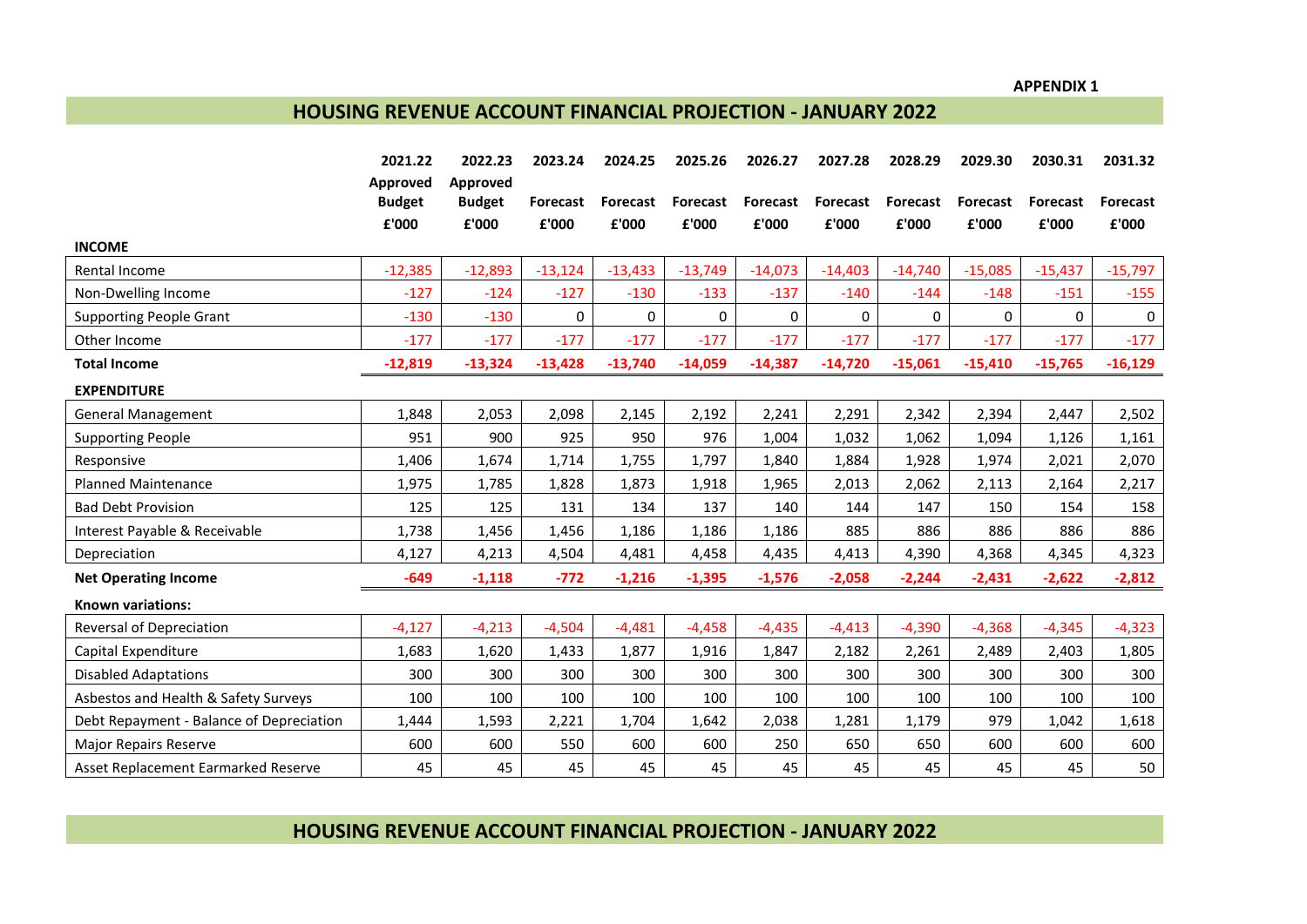|                                          | 2021.22         | 2022.23         | 2023.24         | 2024.25      | 2025.26  | 2026.27  | 2027.28         | 2028.29         | 2029.30         | 2030.31  | 2031.32             |
|------------------------------------------|-----------------|-----------------|-----------------|--------------|----------|----------|-----------------|-----------------|-----------------|----------|---------------------|
|                                          | <b>Approved</b> | <b>Approved</b> |                 |              |          |          |                 |                 |                 |          |                     |
|                                          | <b>Budget</b>   | <b>Budget</b>   | <b>Forecast</b> | Forecast     | Forecast | Forecast | <b>Forecast</b> | <b>Forecast</b> | <b>Forecast</b> | Forecast | <b>Forecast</b>     |
|                                          | £'000           | £'000           | £'000           | £'000        | £'000    | £'000    | £'000           | £'000           | £'000           | £'000    | £'000               |
| Additional Debt Repayment Transfer       | 2,150           | 2,500           | 2,100           | 1,500        | 1,300    | 1,850    | 750             | 750             | 750             | 1,000    | 800                 |
| Investment Income                        | 0               | 0               | 25              | 25           | 25       | 25       | 25              | 25              | 25              | 25       | 25                  |
| Capital works non-traditional properties | 100             | 100             | 0               | $\mathbf 0$  | 0        | 0        | 0               | 0               | 0               | $\Omega$ | $\mathbf 0$         |
| <b>Potential Pay Award</b>               | 27              | 28              | 29              | 30           | 30       | 31       | 32              | 33              | 33              | 34       | 35                  |
| <b>ICT Upgrades</b>                      | 30              | 0               | 0               | $\mathbf{0}$ | 0        | 0        | 0               | 200             | 0               | $\Omega$ | $\mathbf 0$         |
| Rent Loss Provision                      | 0               | 65              | 66              | 68           | 69       | 71       | 73              | 74              | 76              | 78       | 80                  |
| Incremental Salary Increases             | 0               | 0               | 5               | 5            | 5        | 5        | 6               | 6               | 6               | 6        | 6                   |
| HRA Surplus (-) / Deficit                | 1,703           | 1,620           | 1,598           | 556          | 180      | 552      | $-1,028$        | $-1,012$        | $-1,396$        | $-1,334$ | $-1,717$            |
|                                          |                 |                 |                 |              |          |          |                 |                 |                 |          |                     |
| <b>HRA General Reserve</b>               |                 |                 |                 |              |          |          |                 |                 |                 |          |                     |
| HRA Reserve B/fwd                        | $-8,430$        | $-6,727$        | $-5,107$        | $-3,509$     | $-2,952$ | $-2,772$ | $-2,221$        | $-3,249$        | $-4,261$        | $-5,657$ | $-6,991$            |
| (Surplus) / Deficit for year             | 1,703           | 1,620           | 1,598           | 556          | 180      | 552      | $-1,028$        | $-1,012$        | $-1,396$        | $-1,334$ | $-1,717$            |
| <b>HRA Reserve C/fwd</b>                 | $-6,727$        | $-5,107$        | $-3,509$        | $-2,952$     | $-2,772$ | $-2,221$ | $-3,249$        | $-4,261$        | $-5,657$        | $-6,991$ | $-8,708$            |
|                                          |                 |                 |                 |              |          |          |                 |                 |                 |          |                     |
| <b>RESERVES</b>                          |                 |                 |                 |              |          |          |                 |                 |                 |          |                     |
| <b>Debt Repayment Reserve</b>            |                 |                 |                 |              |          |          |                 |                 |                 |          |                     |
| Balance B/fwd                            | $-8,006$        | $-1,600$        | $-5,693$        | $-14$        | $-3,218$ | $-6,160$ | $-48$           | $-2,079$        | $-4,008$        | $-5,737$ | $-7,779$            |
| Depreciation balance                     | $-1,444$        | $-1,593$        | $-2,221$        | $-1,704$     | $-1,642$ | $-2,038$ | $-1,281$        | $-1,179$        | $-979$          | $-1,042$ | $-1,618$            |
| Transfers to reserve                     | $-2,150$        | $-2,500$        | $-2,100$        | $-1,500$     | $-1,300$ | $-1,850$ | $-750$          | $-750$          | $-750$          | $-1,000$ | $-800$              |
| Repayment of loan                        | 10000           | 0               | 10,000          | $\Omega$     | 0        | 10,000   | 0               | 0               | 0               | 0        | 10,000              |
| <b>Reserve C/fwd</b>                     | $-1,600$        | $-5,693$        | $-14$           | $-3,218$     | $-6,160$ | $-48$    | $-2,079$        | $-4,008$        | $-5,737$        | $-7,779$ | $-197$              |
| <b>Earmarked Reserve</b>                 |                 |                 |                 |              |          |          |                 |                 |                 |          |                     |
| Balance B/fwd                            | $-401$          | $-401$          | $-298$          | $-298$       | $-73$    | $-118$   | $-163$          | $-208$          | $-253$          | $-298$   | $-63$               |
| Vehicle Replacement Transfer to Reserve  | $-45$           | $-45$           | $-45$           | $-45$        | $-45$    | $-45$    | $-45$           | $-45$           | $-45$           | $-45$    | $-50$               |
| Software Upgrade                         | 45              | 148             | 45              | $\mathbf 0$  | 0        | 0        | 0               | 0               | 0               | 0        | $\mathsf{O}\xspace$ |
| Asset Replacement                        | 0               | 0               | 0               | 270          | 0        | 0        | 0               | 0               | 0               | 280      | 0                   |
| <b>Reserve C/fwd</b>                     | $-401$          | $-298$          | $-298$          | $-73$        | $-118$   | $-163$   | $-208$          | $-253$          | $-298$          | $-63$    | $-113$              |